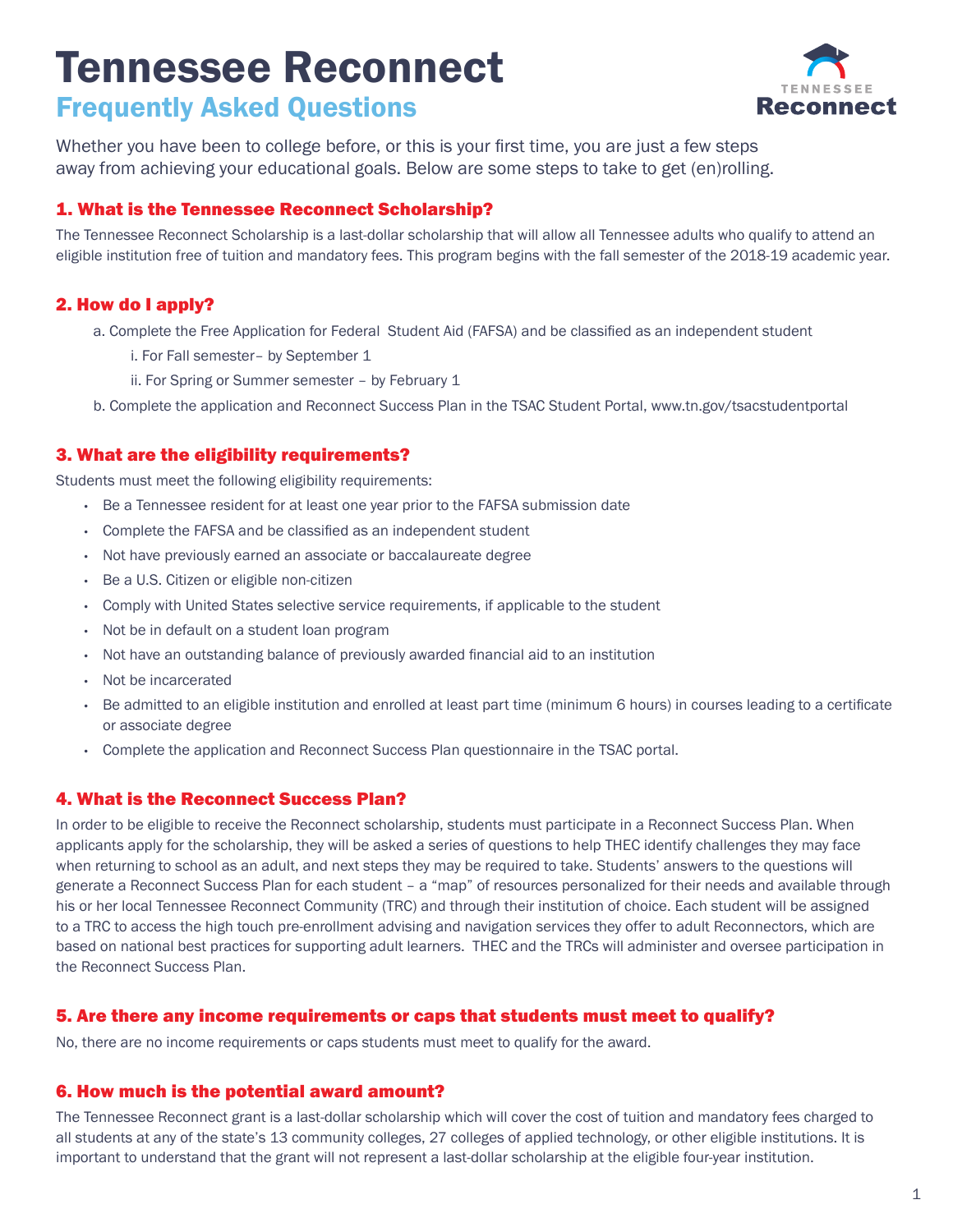# 7. Are there continuing eligibility requirements?

Yes. To continue to be eligible for the Tennessee Reconnect Scholarship, students must:

- enroll at an eligible institution in a program or courses that lead to completion of a certificate or associate degree;
- attend and complete each semester at least as a part-time student (minimum 6 hours);
- maintain a minimum cumulative 2.0 GPA at the end of each academic year;
- maintain continuous enrollment (fall & spring) at an eligible institution;
- complete the renewal FAFSA each year; and
- continue to participate in the Reconnect Success Plan.

#### 8. How will the award amount for the Tennessee Reconnect Scholarship be determined?

Similar to Tennessee Promise, the amount of the award shall be the last dollar of tuition and mandatory fees charged to all students after Pell, TSAA, and TELS have been applied. In addition, all tuition waivers and discounts must first be deducted before gift aid is credited.

#### 9. Can students regain the scholarship if they lose eligibility due to a low GPA?

No. If a student ceases to be eligible for the scholarship due to GPA then the student is not eligible to regain the award. However, a student can appeal the loss of eligibility for a reason other than GPA. The appeal process will follow the TELS appeal process.

#### 10. How long can the student receive the Tennessee Reconnect Scholarship?

Students can receive the award until the occurrence of the first of the following events:

- the student has attained a degree or certificate in an eligible program of study;
- the student has attempted the number of semester hours necessary for completion as determined under Title IV SAP maximum time frame standards including any hours transferred to the eligible program which were earned prior to enrollment as a Tennessee Reconnect student (TSAC plans to introduce legislation in the 2018 session of the Tennessee General Assembly that would eliminate this as a terminating event); or
- five (5) years have passed since the date of initial enrollment as a Tennessee Reconnect student.

# 11. Can a student appeal max time frame with the institutional SAP committee to become eligible for TN Reconnect?

Yes, a student may appeal maximum time frame to become initially eligible. A determination of maximum time frame includes only those hours which are eligible for transfer into the new program, whether the hours were earned as a Reconnect student or prior to enrollment in Reconnect. Although SAP is not considered for eligibility, maximum time frame will be impacted by the hours eligible for transfer into the program of study.

#### 12. Will a student who completes a certificate be allowed to pursue an associate degree?

Yes, a student may continue to receive the Tennessee Reconnect Scholarship for an associate degree following completion of a certificate that directly leads to the associate degree.

#### 13. Can a Tennessee Reconnect student transfer from one eligible institution to another?

Yes, as long as the student continues to meet all eligibility requirements.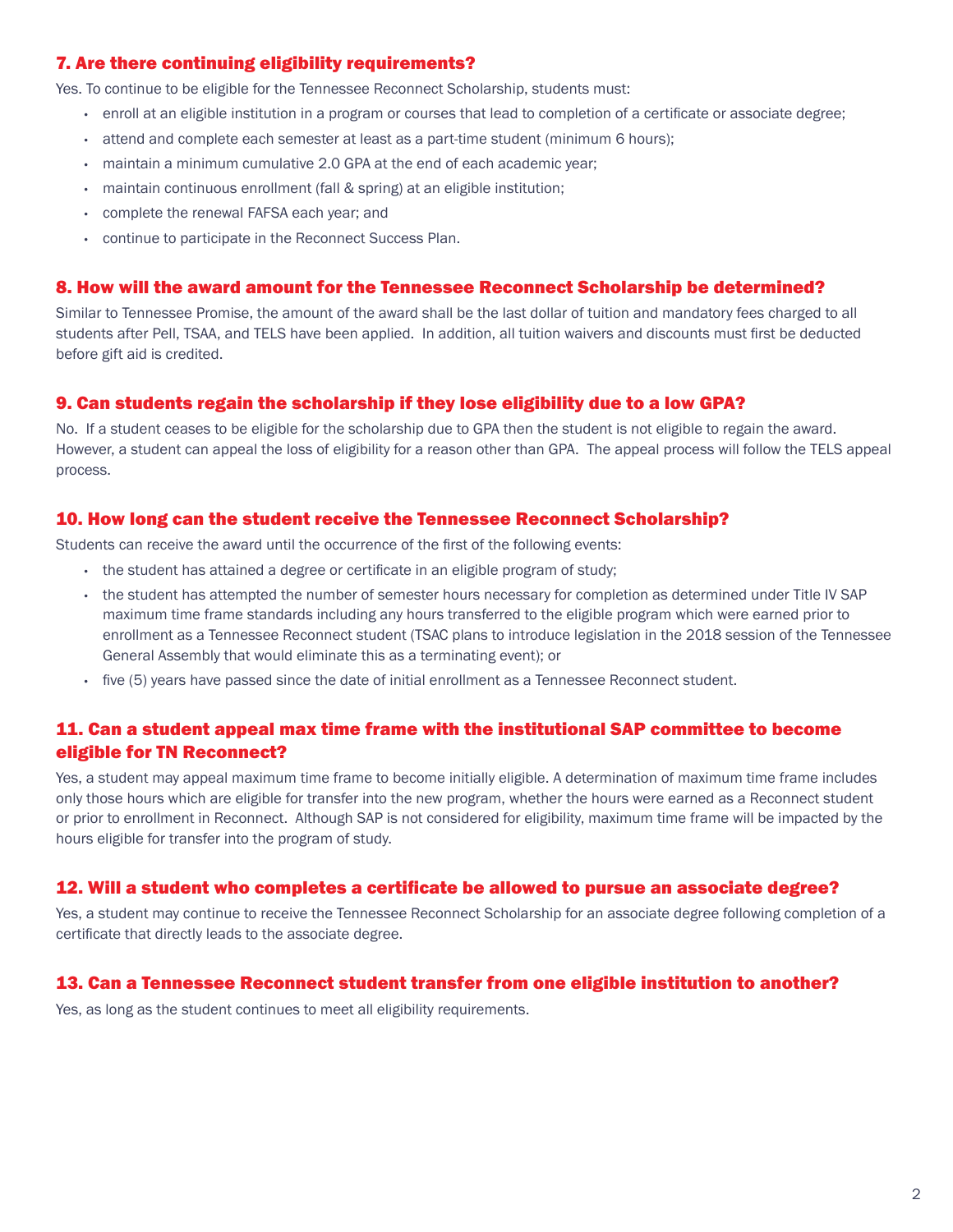## 14. What will happen to the Community College Reconnect Grant (CCRG)?

Legislation which enacts the Tennessee Reconnect Scholarship will also include the following changes to the CCRG which became effective on May 24, 2017:

- Reduces the number of semester hours required for attendance from nine (9) to six (6)
- Eliminates SAP and only requires a 2.0 GPA to continue to be eligible for CCRG
- Removes the 12-month non-enrollment requirement
- Removes the requirement of completing 30 semester hours toward an associate degree prior to enrollment in the CCRG

## 15. Will CCRG recipients continue to be funded?

Yes, recipients will continue to be funded by the CCRG block grant provided to your institution in the fall 2016 semester. If the recipients do not complete their program of study by the fall 2018 semester then they will transition to the Tennessee Reconnect Scholarship if they have met all CCRG requirements.

## 16. What happens to the CCRG block grant funding at the end of summer 2018?

All unexpended CCRG funds at the end of the 2017-18 academic year will be returned to TSAC.

## 17. Will this impact the nontraditional HOPE Scholarship at community colleges?

Yes, the legislation enacting Tennessee Reconnect eliminates the nontraditional HOPE Scholarship at eligible institutions beginning in the fall semester 2018. However, the nontraditional student HOPE Scholarship will remain at eligible four-year institutions for students enrolled in bachelor degree programs.

# 18. What happens to nontraditional HOPE students who are still enrolled at a community college at the end of summer 2018?

These students will automatically transition to TN Reconnect, if all academic and non-academic requirements are met. Under the current TN Reconnect legislation, existing nontraditional students who are Pell/TSAA eligible may potentially lose funding under the TN Reconnect awarding process. TSAC plans to introduce legislation in the 2018 session of the Tennessee General Assembly to grandfather these students which will allow them to keep their nontraditional HOPE Scholarship until they reach a terminating event.

#### 19. Will exceptions be made for students who do not maintain continuous enrollment?

Students who have an approved medical or personal leave of absence may continue to receive the grant upon resuming the eligible program of study so long as all eligibility requirements have been met.

A student may drop from full time to less than full time but may not drop from part time to less than part–time enrollment. The student who loses eligibility will have the opportunity to appeal to the institution and, if denied, appeal to TSAC (similar to HOPE).

## 20. Can a prior recipient of TCAT Reconnect who has completed a certificate or diploma program, now participate in the TN Reconnect program?

Yes. Prior completion of a certificate or diploma program at a TCAT would not disqualify a student from participating in the TN Reconnect program.

## 21. As a student, what do I need to do with the Reconnect Success Plan to maintain my scholarship?

When you first apply for the scholarship, you will be asked a series of questions that will generate a Reconnect Success Plan for you – a "map" of resources personalized to your needs. To maintain your eligibility and scholarship, you will be asked to complete this questionnaire annually in order to provide you the best, most accurate and up to date resources in your postsecondary journey.